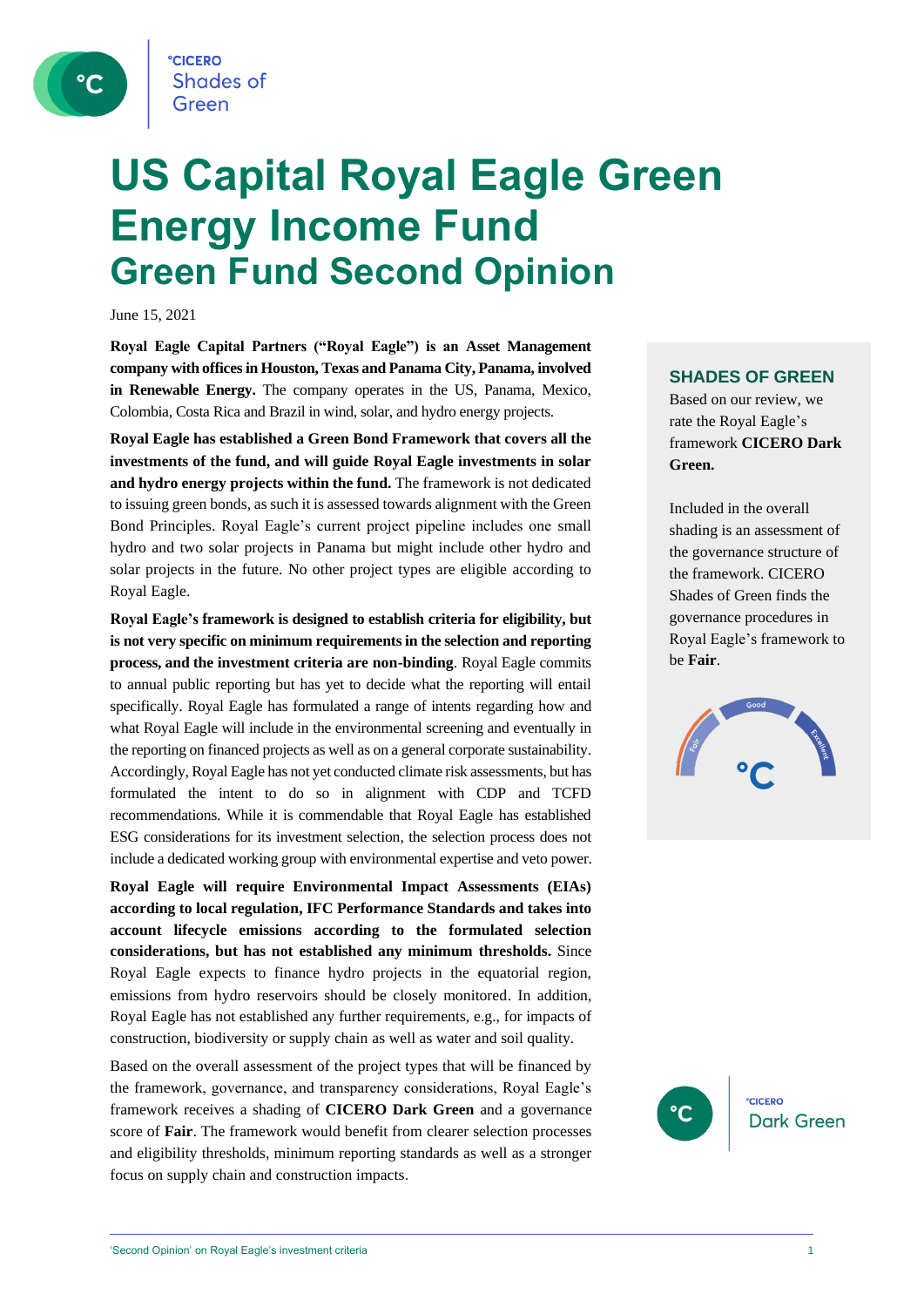

# **Contents**

| 1              |                                                                                                           |    |
|----------------|-----------------------------------------------------------------------------------------------------------|----|
|                |                                                                                                           |    |
| $\overline{2}$ | Brief description of Royal Eagle's green fund investment criteria and related policies _________________4 |    |
|                |                                                                                                           |    |
|                |                                                                                                           |    |
|                |                                                                                                           |    |
|                |                                                                                                           |    |
|                |                                                                                                           |    |
| 3              |                                                                                                           |    |
|                |                                                                                                           |    |
|                |                                                                                                           |    |
|                |                                                                                                           |    |
|                |                                                                                                           |    |
|                |                                                                                                           |    |
|                |                                                                                                           |    |
|                |                                                                                                           |    |
|                | <b>Appendix 1:</b> Referenced Documents List <b>Appendix 1:</b> Referenced Documents List                 | 12 |
|                | <b>Appendix 2:</b> About CICERO Shades of Green                                                           | 13 |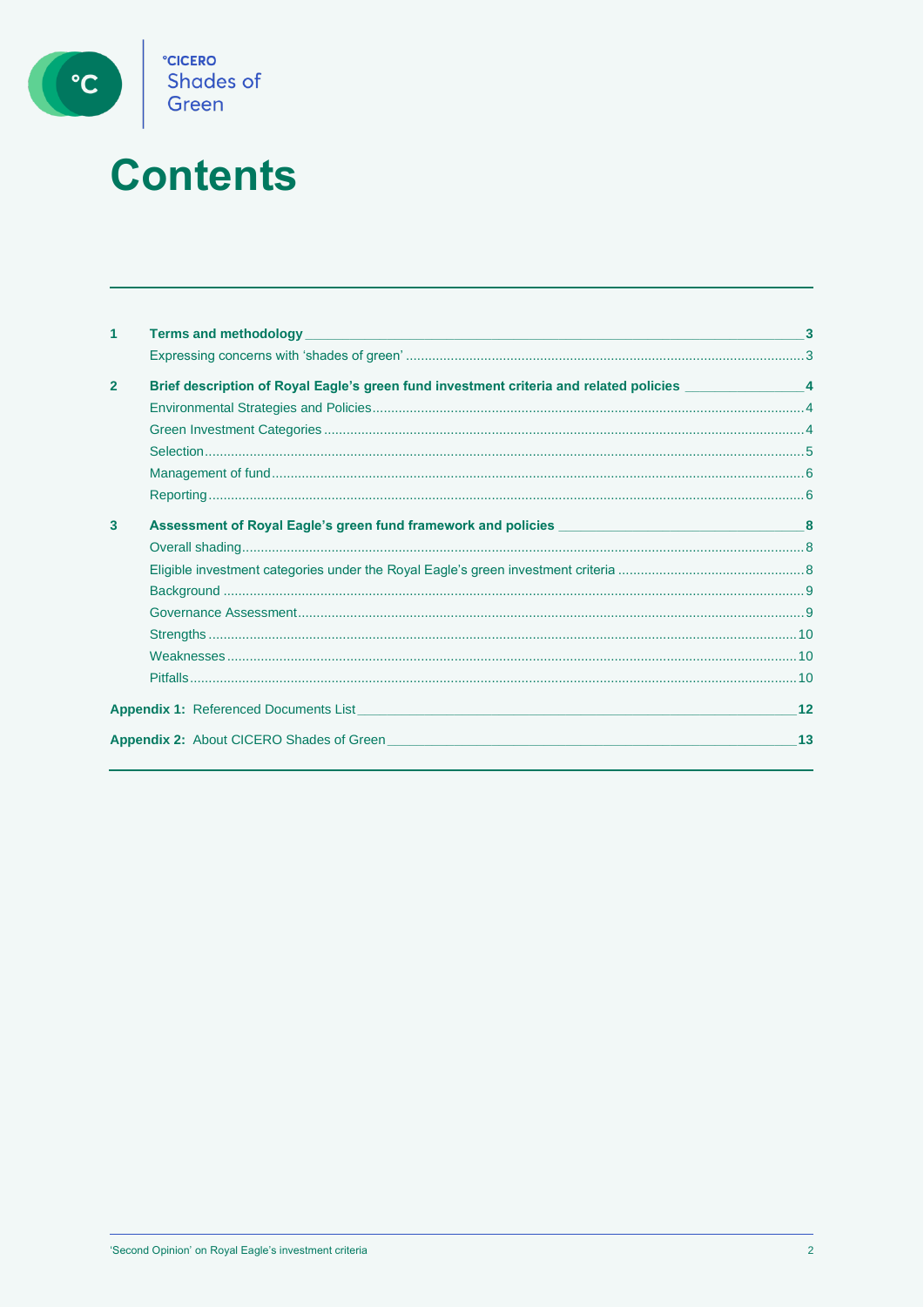

**CICERO Shades of** Green

### **1 Terms and methodology**

This note provides CICERO Shades of Green's (CICERO Green) second opinion of the client's framework dated June 15, 2021. This second opinion remains valid for three years from issuance of this second opinion, as long as the framework remains unchanged. Any amendments or updates to the investment criteria require a revised second opinion. CICERO Green encourages the client to make this second opinion publicly available. If any part of the second opinion is quoted, the full report must be made available.

The second opinion is based on a review of the client's investment criteria and documentation of the client's policies and processes, as well as information gathered during meetings, teleconferences and email correspondence.

### **Expressing concerns with 'shades of green'**

CICERO Green second opinions assess project and investment categories as dark green, medium green or light green, reflecting a broad, qualitative review of the climate and environmental risks and ambitions. The shading methodology aims to provide transparency to stakeholders that seek to understand and act upon potential exposure to climate risks and impacts. Investments in all shades of green projects are necessary in order to successfully implement the ambition of the Paris agreement. The shades are intended to communicate the following:

### **CICERO Shades of Green**



Dark green is allocated to projects and solutions that correspond to the long-term vision of a low carbon and climate resilient future. Fossil-fueled technologies that lock in long-term emissions do not qualify for financing. Ideally, exposure to transitional and physical climate risk is considered or mitigated.



Medium green is allocated to projects and solutions that represent steps towards the long-term vision, but are not quite there yet. Fossil-fueled technologies that lock in long term emissions do not qualify for financing. Physical and transition climate risks might be considered.

Light green is allocated to projects and solutions that are climate friendly but do not represent or contribute to the long-term vision. These represent necessary and potentially significant short-term GHG emission reductions, but need to be managed to avoid extension of equipment lifetime that can lock-in fossil fuel elements. Projects may be exposed to the physical and transitional climate risk without appropriate strategies in place to protect them.



Examples

Wind energy projects with a strong governance structure that integrates environmental concerns

Bridging technologies such as plug-in hybrid buses

Efficiency investments for fossil fuel technologies where clean alternatives are not available

Sound governance and transparency processes facilitate delivery of the client's climate and environmental ambitions laid out in the client's investment criteria. Hence, key governance aspects that can influence the implementation of the projects are carefully considered and reflected in the overall shading. CICERO Green considers four factors in its review of the client's governance processes: 1) the policies and goals of the fund's investment criteria, 2) the selection process used to identify and approve eligible projects, 3) the management of proceeds and 4) the reporting on the projects to investors. Based on these factors, we assign an overall governance grade: Fair, Good or Excellent. Please note this is not a substitute for a full evaluation of the governance of the issuing institution, and does not cover, e.g., corruption.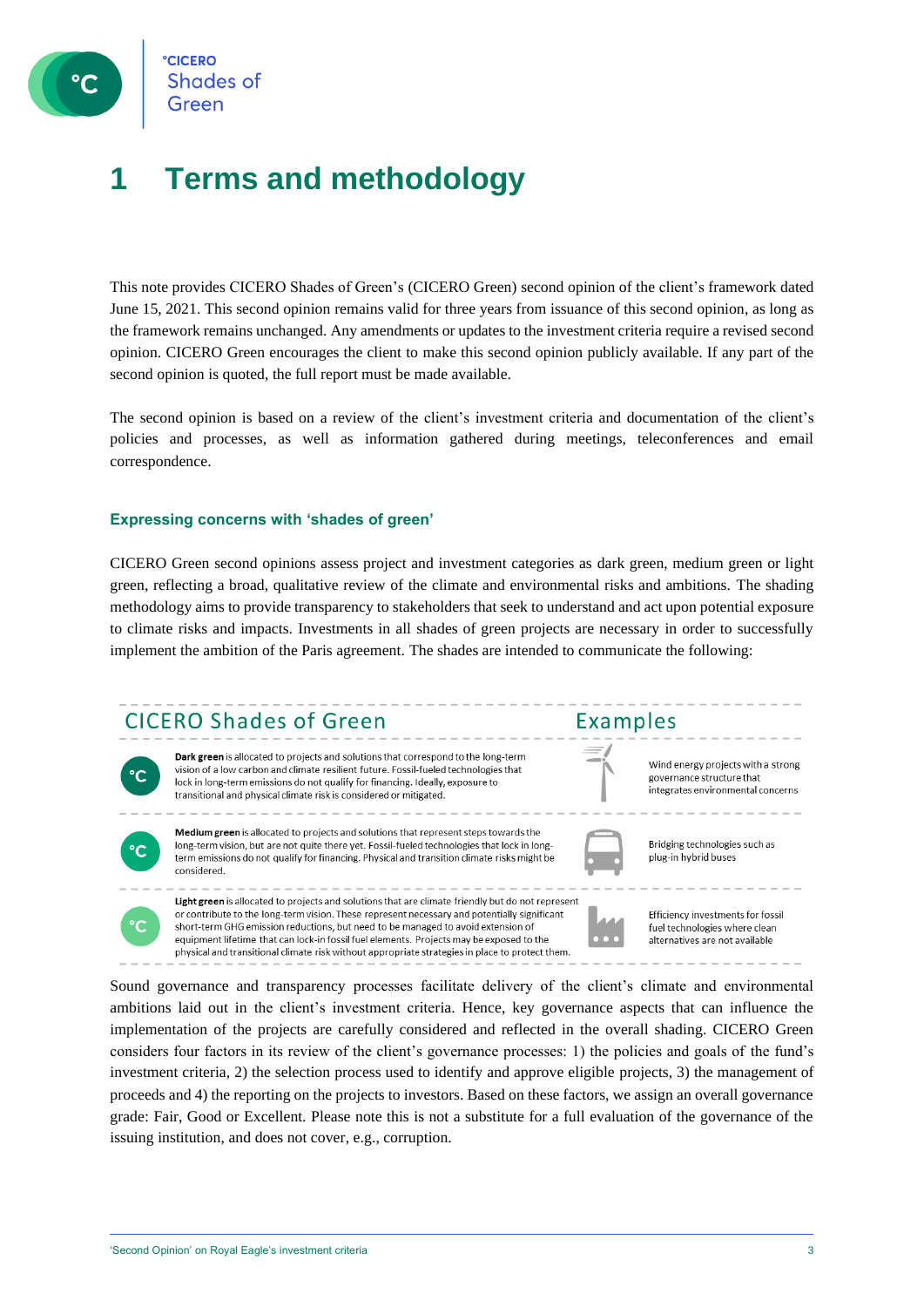

## **2 Brief description of Royal Eagle's green fund investment criteria and related policies**

Royal Eagle Capital Partners ("Royal Eagle") is an Asset Management company with offices in Houston, Texas and Panama City, Panama, involved in Renewable Energy. The company operates in the US, Panama, Mexico, Colombia, Costa Rica and Brazil in wind, solar, and hydro energy projects.

Royal Eagle has established the Royal Eagle's framework that outlines minimum benchmarks for projects to be considered by the Investment Committee for the US Capital Royal Eagle Green Energy Income Fund, LLC. The placement agent will be US Capital Global Securities LLC and Royal Eagle Capital Partners will be the sponsor of the fund and responsible for operating the fund. The company believes that investments that include environmental and social inclusion and diversity, corporate governance, and sustainability initiatives will be prominent over the next ten years.

### **Environmental Strategies and Policies**

Royal Eagle has a 2030 Sustainability Core Strategy that outlines its approach towards relevant industries and small and medium sized enterprises (SMEs). Royal Eagle believes that SME finance market is growing and that that private capital, deployed at scale, can create a systematic, transformative impact in SME's exponential growth and therefore, in their communities. The company would like to offer both a competitive financial return and the potential to create a positive, measurable impact.

Through internal resources and third-party M&A Advisory companies, the company performs a due diligence process to ensure that investments can demonstrate independent risk controls and a willingness to screen for and track impact and ESG practices. Royal Eagle informed us that it acts as an active advocate calibrating with thirdparty agencies with international exposure to implement internal and external committees, process, metrics, monitoring and reporting. Royal Eagle is currently in the process to hire a third-party company to set up the Royal Eagle Corporate Social Responsibility policies. Royal Eagle anticipates starting to work in Q2 to have their first CSR report in Q1 2022.

### **Green Investment Categories**

Royal Eagle has established a Green Bond Framework covering all investments of the fund that will guide Royal Eagle investments in solar and hydro energy projects within the fund. The framework is not dedicated designed to issue green bonds.

US Capital Royal Eagle Green Income Fund LLC is a new entity established as a credit fund for the purpose of selling fractionalized note interest in a green bond which will finance the SPVs acquisition of preferred equity in primarily renewable energy projects in USA and Latin America. Royal Eagle confirmed that it will raise capital through promissory notes and may invest in projects through green bonds and equities.

Royal Eagle has defined eligible investment categories to be renewable energy, energy efficiency, pollution prevention and control, eco-efficient and/or circular economy adapted products, production technologies and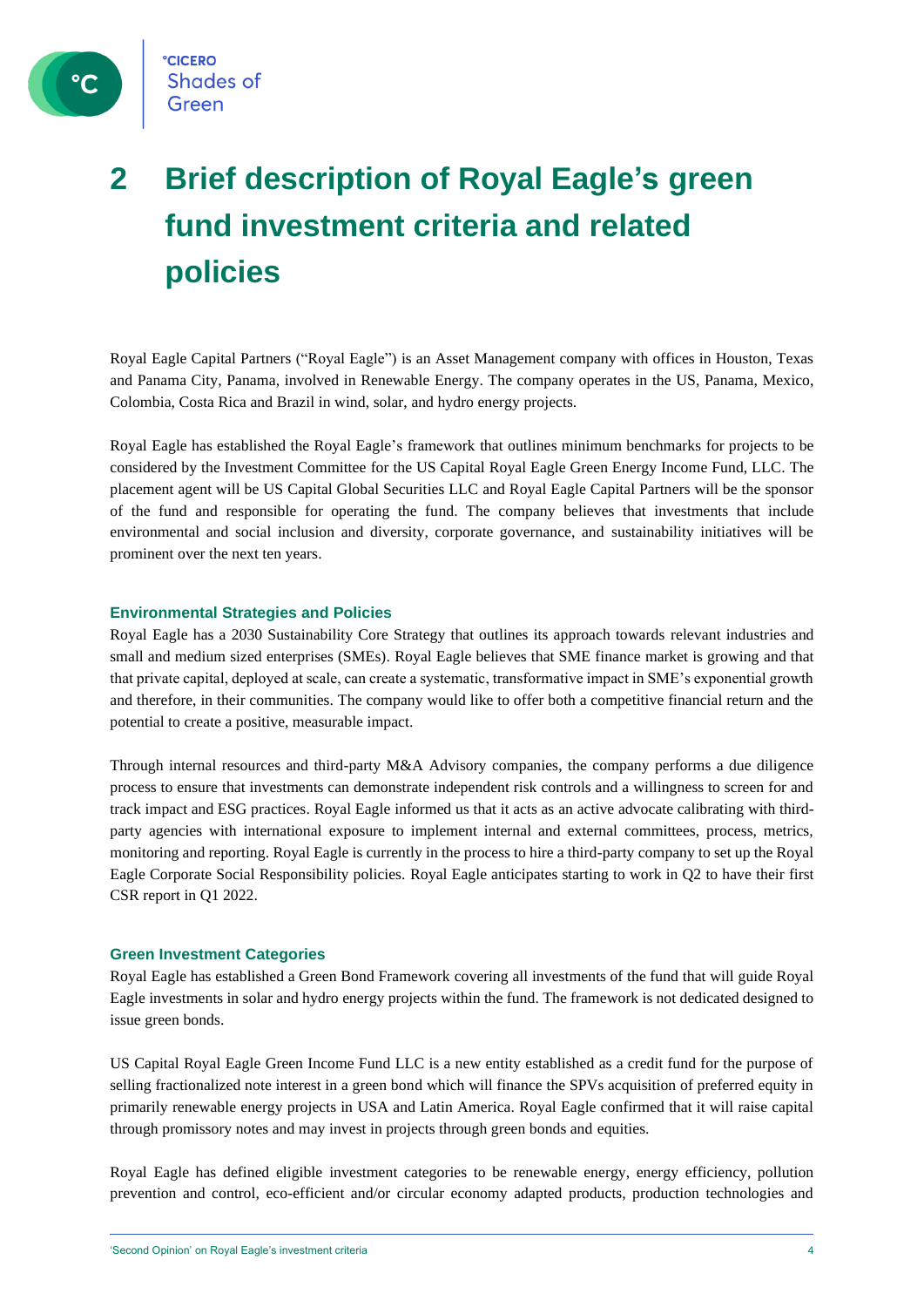**CICERO**<br>Shades of **CICERO** 

processes as well as green housing-buildings. According to Royal Eagle, all of the investments will be allocated to renewable energy projects. According to the company, in the future, the fund allows for up to 20% in green real estate; however, before a project outside of wind, solar or hydro is onboarded it will go through another second opinion process. At this time, the only projects approved are hydro and solar projects.

Royal Eagle has established a first tranche of preliminary project pipeline consisting of three renewable energy projects. The fund is established with a 5 year structure were the strategy is to float the portfolio to a public vehicle with the purpose to keep the operating companies over 10 years or more since projects are based on long term concessions. The three projects that relate to the first tranche are:

- Panama Project III: Hydro: A 7.85MW hydro project which already received a water concession and a production concession for the plant at the Gualaca River in conjunction with a 10MW solar plant which will be installed on 15 hectares owned by the hydro project.
- Panama Project V Solar: Up to 24MW of solar plants directly connected to the grid that will partly be installed together with batteries to even the night and day spread.
- Panama Project I: Solar: a photovoltaic field (solar field) with an installed capacity of 11.5 MWp on a total area is approximately 20 ha divided into two contiguous farms. The area is currently carrying cattle.

According to Royal Eagle, the fund is in the processes of securing the second tranche of projects which will exceed 200+ MWs. Projects are assessed according to their thematic focus, appropriate screening for internal diligence and integration into the macro portfolio. Through the screening process, Royal Eagle can eliminate projects not adhering to their standards and through integration Royal Eagle can ensure on-going metrics and results that are aligned with responsible investment.

### **Selection**

The selection process is a key governance factor to consider in CICERO Green's assessment. CICERO Green typically looks at how climate and environmental considerations are considered when evaluating whether projects bonds can qualify for investments. The broader the investment categories, the more importance CICERO Green places on the governance process.

The Royal Eagle green investment criteria indicators should be used as guidance by a range of those who are pivotal in the process of making the investment decisions. Royal Eagle informed us that those involved in the investment selection process include, but are not limited to, the Executive suite of Royal Eagle, whereas the Chief Executive Officer focus on execution/performance and the Chief Investment Officer specializes in risk mitigation and macro integration into the portfolio.

The project Evaluation Steps include:

- 1. Gather General Information (using project assumptions questionnaire)
- 2. Complete Pre-Audit
- 3. Complete In-Person Audit
- 4. Complete Risk Assessment or Business Continuity Assessment

Whether or not a project is ultimately selected depends on the quality of the pre-audit results and whether Royal Eagle can make an informed decision based on the information provided.

Royal Eagle has established the following screening elements for project selection incl. an in-person audit:

- Local jurisdiction third party Environmental Impact Assessment
- Follow Greenhouse Gas Protocol: Product Life Cycle Accounting and Reporting Standard methodology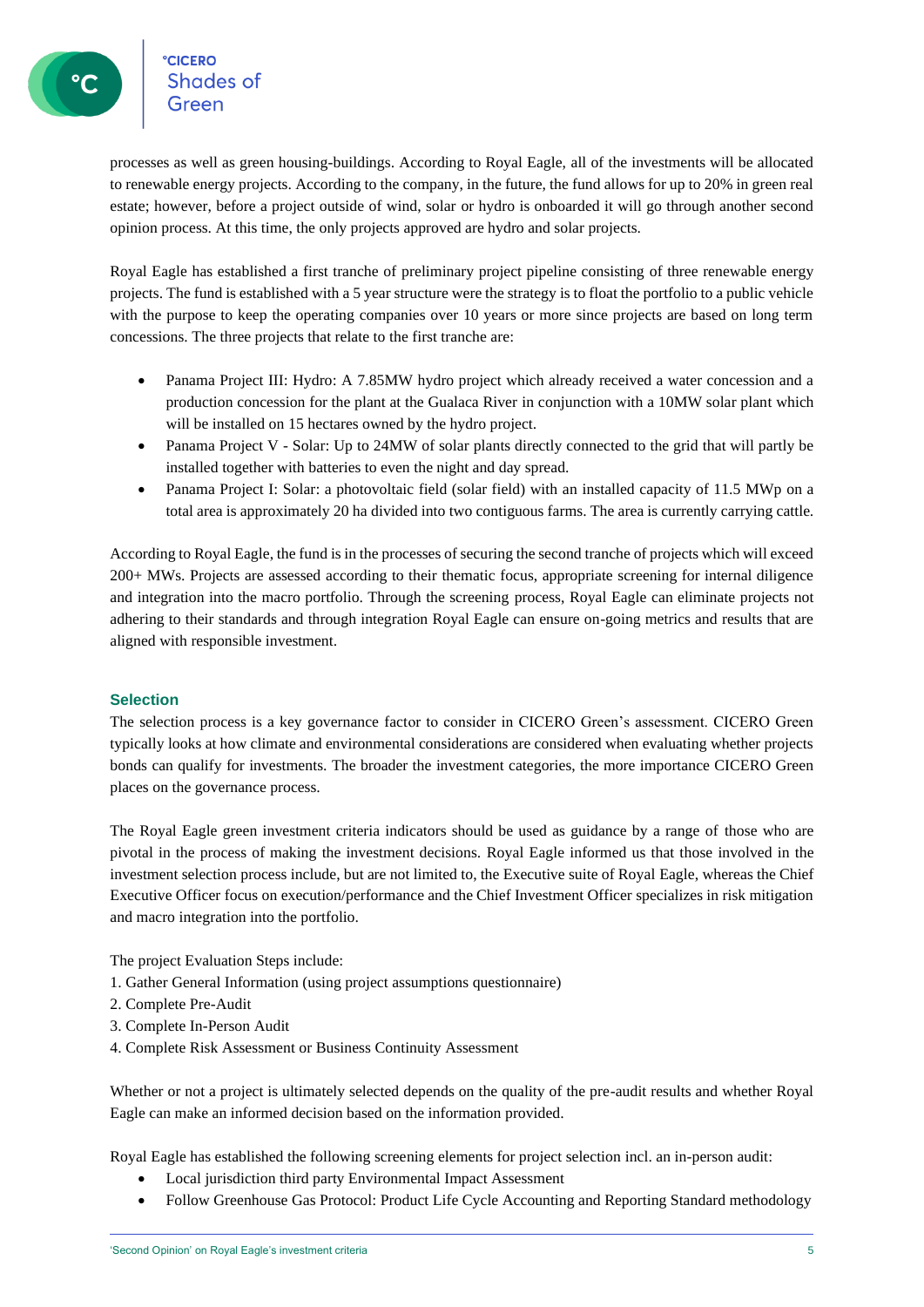### **CICERO** Shades of Green

- Physical Climate Risk Assessment: Following CDP and TCFD methodologies. This includes the complete process identifying, assessing, and responding to climate related risks within 2 years. Royal Eagle will describe climate-related risks and opportunities identified for the project over the short, medium and long term. The likelihood, magnitude and mitigation/management of identified risks will be disclosed.
- Development and Location Assessment with the intent to evaluate sustainable development considerations to maximize positive impacts and mitigate/eliminate negative impacts.
- Community Engagement and Programming with the intent to incorporate community and stakeholder engagement where appropriate helping build awareness of the project and foster a safe and inclusive environment for workers and the community

Royal Eagle has established five non-binding investment criteria that will be used:

- Mitigation Impact Indicator: project life-time emission avoidance and/or reductions; project proposals should describe the expected reductions in emissions resulting from Royal Eagle participation.
- Sustainable Development Potential Indicator: in addition to the impacts of the project, the proposals must identify at least two positive co-benefits with an associated indicator.
- Mitigation to climate-related financial barriers indicator: Project proposals should describe the country's financial, economic, social, and institutional needs and barriers to accessing domestic, public, and private, and other international sources of climate-related finance. Each project's proposal should outline how the potential proposed intervention of Royal Eagle will address the identified needs and barriers.
- Engagement with relevant stakeholders including national designated authorities' indicator: Project proposals should define how and what is the participation of relevant stakeholders and the engagement of national designated authorities.
- Economic and financial value indicator: Project proposals must undertake economic and financial analyses to prove the project is cost-effective. The proposal should also describe options for co-financing or the lack thereof. The proposal can include how the project will mobilize funds with a longer-term investment vision.

### **Management of fund**

The company informed us that Royal Eagle and US Capital Global work with Kingdom Trust to escrow custodian of funds raised. Funds are escrowed via Kingdom Trust and funds are not released until a specific project is ready for funding. Funds will be moved upon approval from both Royal Eagle and US Capital Global. On-going documentation and reporting will be responsibility of Kingdom Trust.

In response to assessing individual portfolio companies, Royal Eagle is engaging with Amicorp. Amicorp Group is an independent global service provider of a broad range of assurance, administrative, legal, corporate secretarial and support services. Amiciorp will be engaged to assist with the Special Purpose Vehicle (SPVs) creation and operations. In addition to Amicorp, Royal Eagle will engage with local counsel and local consultants.

Royal Eagle aims at allocated unallocated proceeds swiftly and will keep funds in cash or near cash.

### **Reporting**

Transparency, reporting, and verification of impacts are key to enable investors to follow the implementation of green finance programs. Procedures for reporting and disclosure of green finance investments are also vital to build confidence that green finance is contributing towards a sustainable and climate-friendly future, both among investors and in society.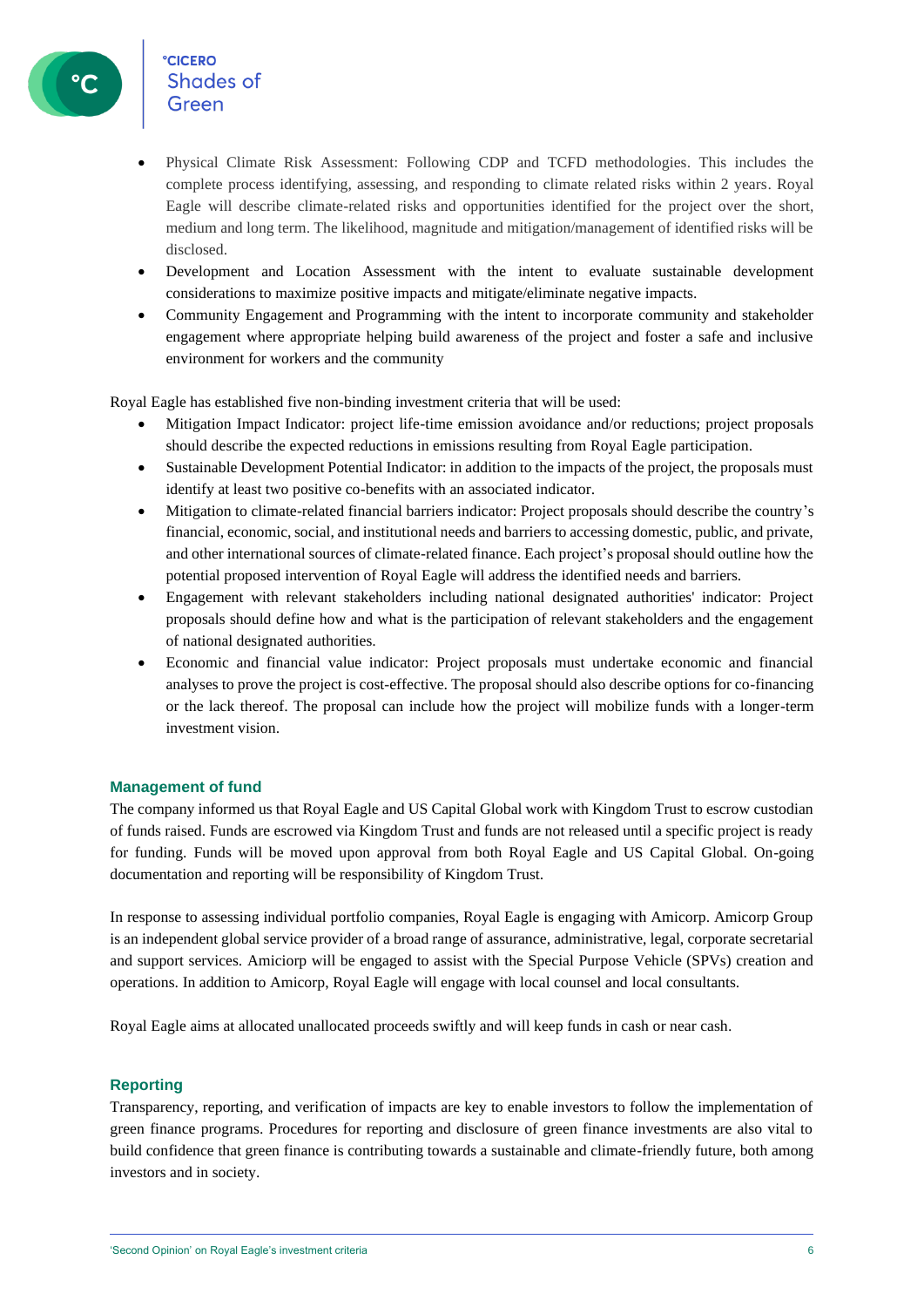

°cicero<br>Shades of<br>Green

According to the company, Royal Eagle has contracted a sustainability consultant to create a sustainability plan which includes reporting. According to the company, this first impact report will be made available in 2022 and annually thereafter. Royal Eagle has suggested a number of standards and metrics but has not yet specified which metrics the annual reporting will include.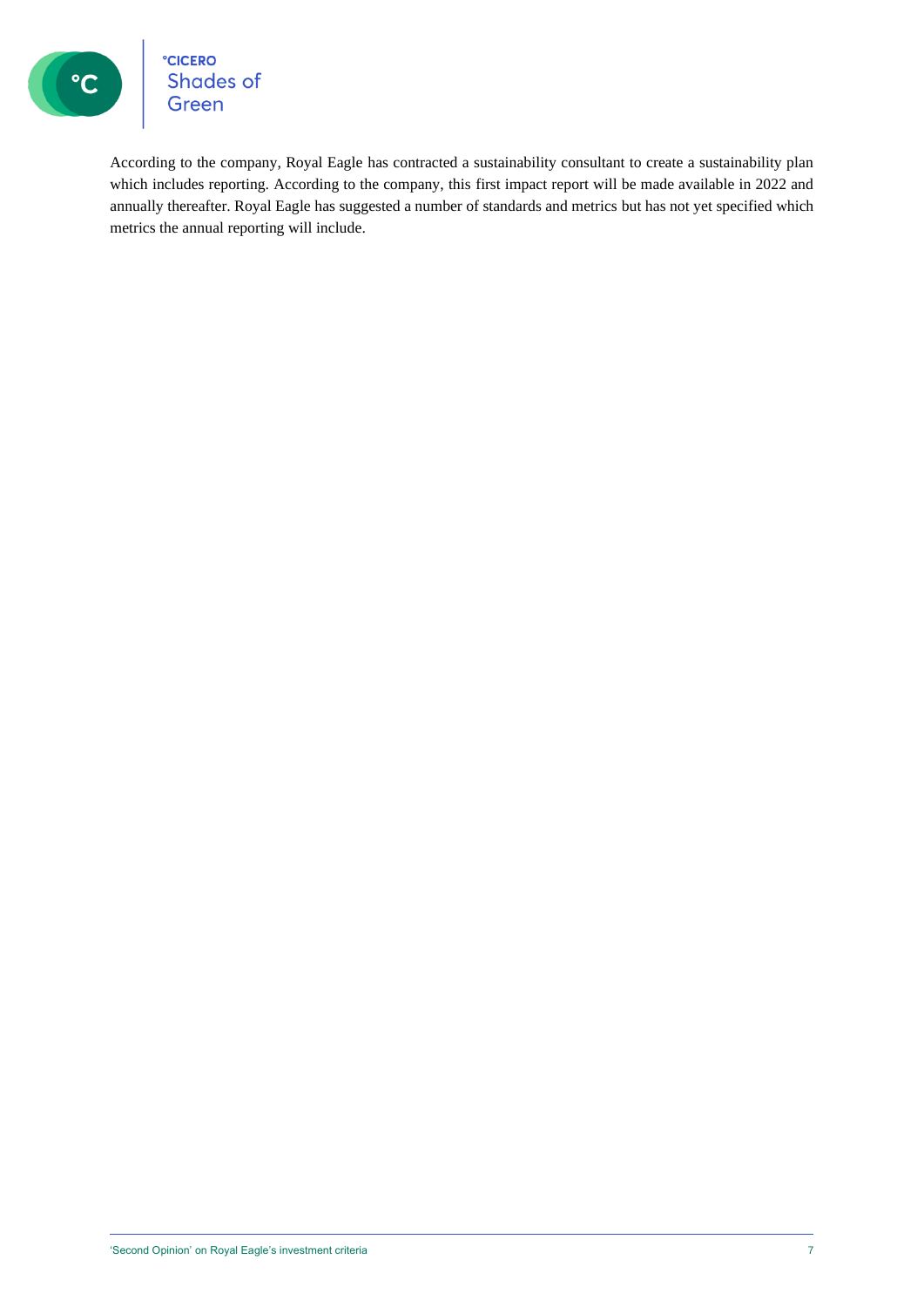

## **3 Assessment of Royal Eagle's green fund framework and policies**

The investment criteria and procedures for Royal Eagle's fund are assessed and their strengths and weaknesses are discussed in this section. The strengths of the investment criteria with respect to environmental impact are areas where it clearly supports low-carbon projects; weaknesses are typically areas that are unclear or too general. Pitfalls are also raised in this section to note areas where Royal Eagle should be aware of potential macro-level impacts of investments.

### **Overall shading**

Based on the project category shadings detailed below, and consideration of environmental ambitions and governance structure reflected in Royal Eagle's framework, we rate the framework **CICERO Dark Green.**

### **Eligible investment categories under the Royal Eagle's green investment criteria**

At the basic level, the selection of eligible investment categories is the primary mechanism to ensure that investments deliver environmental benefits. Through selection of investment areas with clear environmental benefits, investments aim to provide investors with certainty that their investments deliver environmental returns as well as financial returns.

| Category         | Eligible investment types                                                                                                                                                                                                                                                                                                                                                                                              | Green Shading and some concerns                                                                                                                                                                                                                                                                                                                                                                                                                                                                                                                                                                                                                                                                                                        |
|------------------|------------------------------------------------------------------------------------------------------------------------------------------------------------------------------------------------------------------------------------------------------------------------------------------------------------------------------------------------------------------------------------------------------------------------|----------------------------------------------------------------------------------------------------------------------------------------------------------------------------------------------------------------------------------------------------------------------------------------------------------------------------------------------------------------------------------------------------------------------------------------------------------------------------------------------------------------------------------------------------------------------------------------------------------------------------------------------------------------------------------------------------------------------------------------|
| Renewable Energy | <b>Solar Generation:</b><br>Minimum 85% electricity<br>a)<br>generated from solar energy<br>sources<br>Onshore solar electricity<br>b)<br>generation facilities<br>Wholly dedicated<br>c)<br>transmission infrastructure<br>and other supporting<br>infrastructure for onshore<br>solar electricity generation<br>facilities, including:<br>inverters, transformers,<br>energy storage systems, and<br>control systems | <b>Dark Green</b><br>Royal Eagle is currently anticipating only<br>$\checkmark$<br>hydro and solar projects. Royal Eagle informed<br>us that the 85% threshold only allows for<br>potentially up to 15% hydro power.<br>Efforts should be made to ensure adverse local<br>✓<br>impacts are avoided. For solar projects no<br>forest areas will be affected according to the<br>fund manager.<br>According to the issuer, hydroelectric plants<br>will be run-by-river plants of a maximum of<br>10MW (Panama) and 19.9MW (Colombia) and<br>require land to be cleared to build the<br>powerhouse facilities and pipes according to<br>the fund manager. In addition, new access roads<br>are required to be built. Hydropower can have |
|                  | Hydropower<br>Run-of-river operational<br>a)<br>after 2020<br>A power density >10W/m <sup>2</sup> $\checkmark$<br>b)<br>OR GHG emission<br>intensity $<$ 50g CO <sub>2</sub> /kWh                                                                                                                                                                                                                                      | substantial environmental impact and Royal<br>Eagle will adhere to the IFC Performance<br>standards.<br>All projects require an EIA according to Royal<br>Eagle. Existing EIAs for the some of the<br>projects raise issues such as loss of river bank                                                                                                                                                                                                                                                                                                                                                                                                                                                                                 |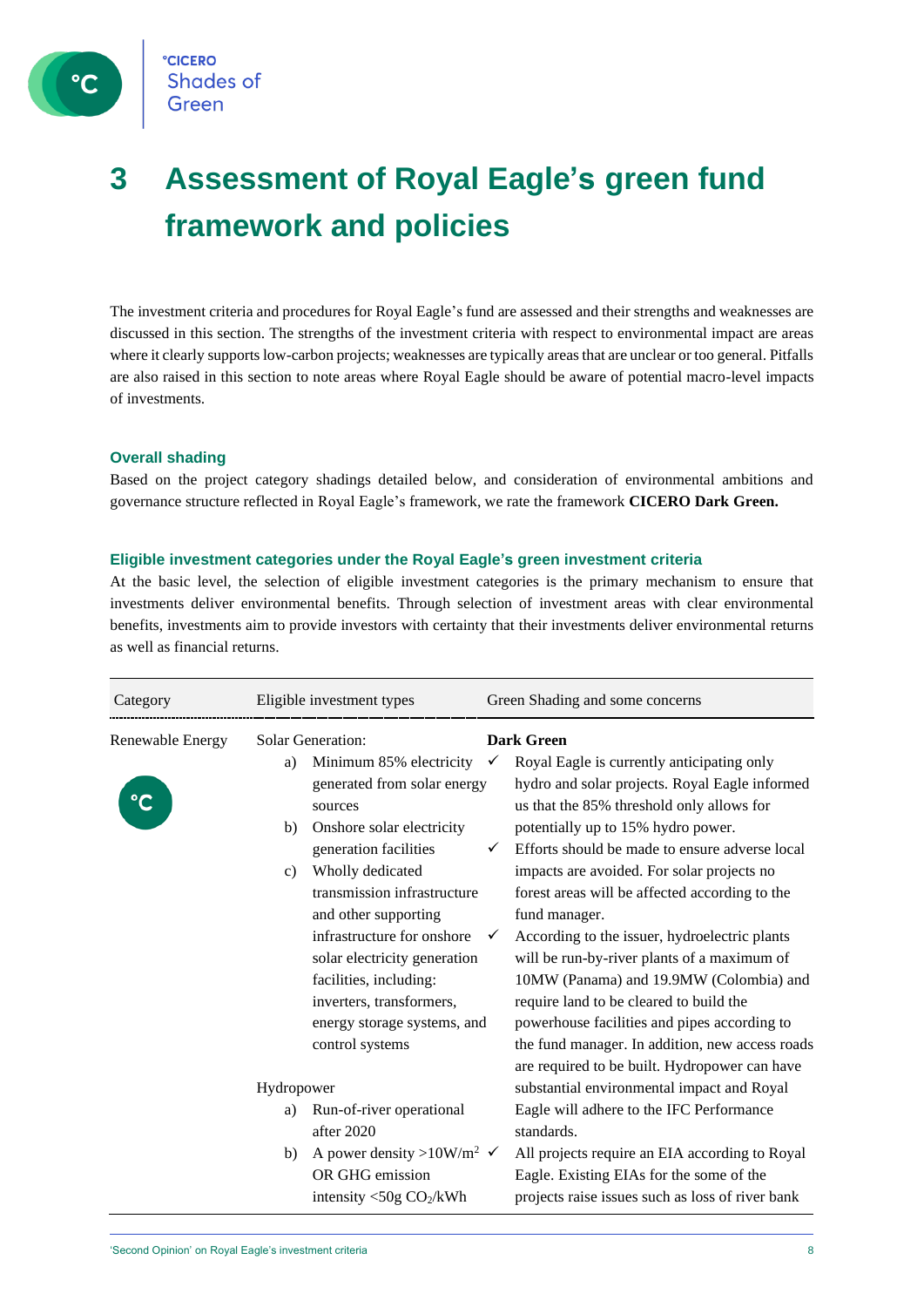| (calculated per Climate | vegetation where infrastructure is built, an                                           |  |
|-------------------------|----------------------------------------------------------------------------------------|--|
| <b>Bonds Initiative</b> | impact of diversion of water flow, which the                                           |  |
| Hydropower criteria)    | project developer has planned to address. In                                           |  |
|                         | addition, impacts on top soil and water have                                           |  |
|                         | been mentioned. Royal Eagle should manage                                              |  |
|                         | and minimize negative effects of construction                                          |  |
|                         | and the supply chain as well as impacts on                                             |  |
|                         | biodiversity, water and soil quality.<br>Royal Eagle should consider and minimize<br>✓ |  |
|                         | emissions from production (e.g., cement) and                                           |  |
|                         | the operation (e.g., from water reservoirs) as                                         |  |
|                         | well as impact from the supply chain (e.g., solar                                      |  |
|                         | panels). In addition, emissions resulting from                                         |  |
|                         | water storage should be considered. Royal                                              |  |
|                         | Eagle informed us that no data on respective                                           |  |
|                         | hydropower emissions is available.                                                     |  |
|                         | Potential risks of controversial projects should<br>✓                                  |  |
|                         | be addressed. The fund manager informed us                                             |  |
|                         | that resettlement of local population is not                                           |  |
|                         | necessary.                                                                             |  |
|                         | All plants will be connected to the grid<br>✓                                          |  |
|                         | according to the fund manager.                                                         |  |

Table 1. Eligible investment categories

**CICERO** 

Shades of

ြိုင

#### **Background**

CICERO Green acknowledges the substantial need for more renewable energy production incl. onshore wind installations. In 2019, global renewable electricity generation grew 7% and reached a quarter of global power output, due to the continued growth of solar PV and wind technologies accounting for 65% of this increase. Despite these positive trends (especially with PV), additional efforts are needed in renewable power generation to meet the targets set out in the IEA's SDS. According to the IEA, the share of renewables in global electricity generation must reach 47% by 2030, up from 25% in 2017.<sup>1</sup> The IEA' Sustainable Development Scenario (SDS) suggests a global wind power generation of 14,100TWh in 2040 up from 1,500TWh in 2017<sup>2</sup>.

#### **Governance Assessment**

Four aspects are studied when assessing the Royal Eagle's governance procedures: 1) the policies and goals of relevance to the framework; 2) the selection process used to identify eligible projects under the framework; 3) the management of proceeds; and 4) the reporting on the projects to investors. Based on these aspects, an overall grading is given on governance strength falling into one of three classes: Fair, Good or Excellent. Please note this is not a substitute for a full evaluation of the governance of the institution, and does not cover, e.g., corruption.

2 <https://www.iea.org/weo2018/scenarios/>

<sup>1</sup> <http://ww.iea.org/tcep/power/renewables>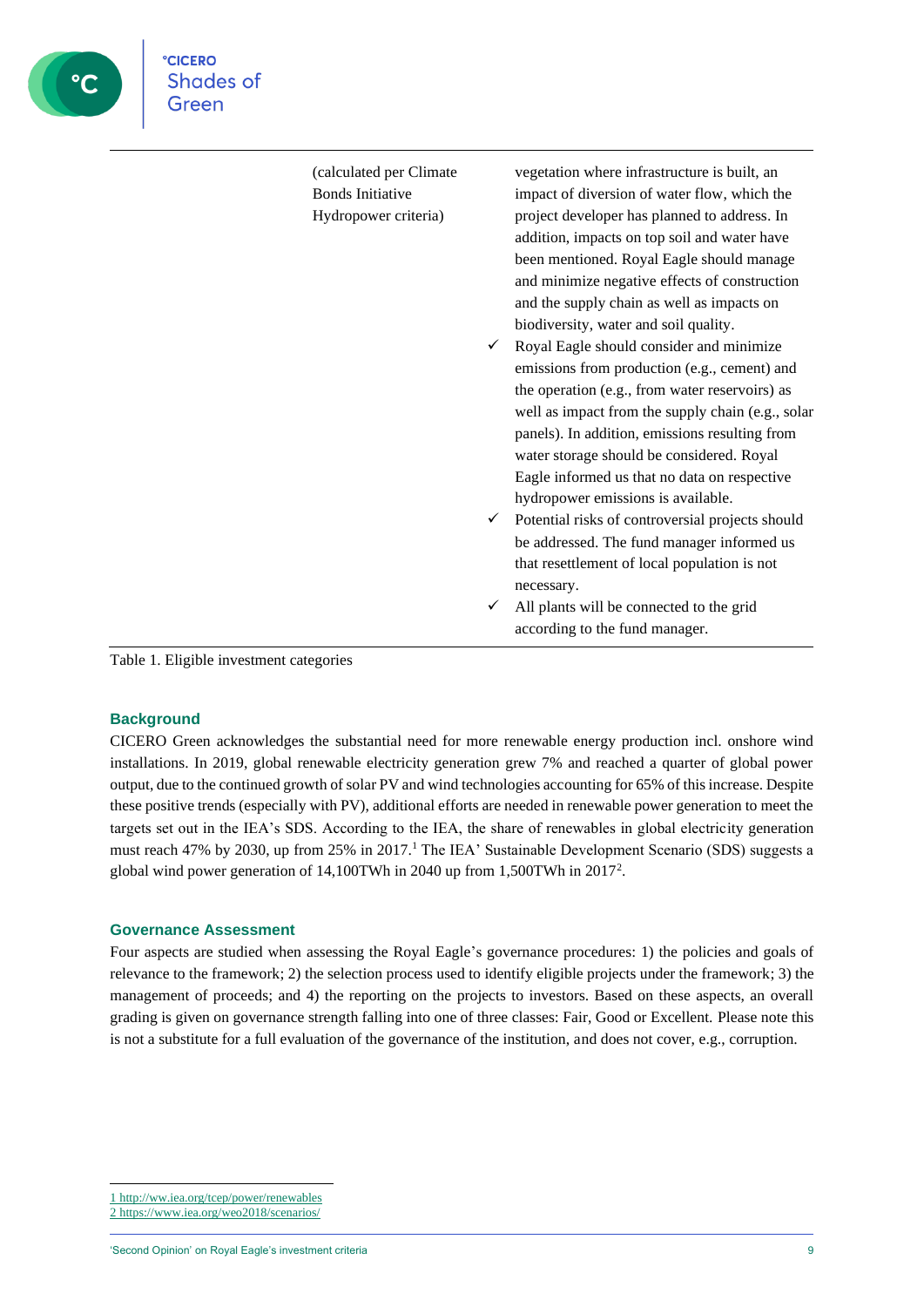**CICERO Shades of** 

Royal Eagle has a 2030 Sustainability Core Strategy that outlines its approach towards relevant industries and small and medium sized enterprises (SMEs), but does not have any specific climate targets. Royal Eagle currently does not assess climate risks in a systematic way and does not implement TCFD recommendations, but has formulated the intent to do so in the future and to adhere to a range of reporting and monitoring frameworks. The company has established five investment criteria that should function as guiding principles for investments decisions and are non-binding. While Royal Eagle has suggested a project selection process and has established a

contract with an environmental consultant, there is no requirement of environmental expertise or veto power for environmental experts included in the selection process. However, the company requires Environmental Impact Assessments (EIAs) for all projects and adherence to the IFC Performance Standard and has listed relevant selection criteria. Royal Eagle commits to annual public reporting, but has not clearly defined what the reporting will entail. The overall assessment of Royal Eagle's governance structure and processes gives it a rating of **Fair**.



### **Strengths**

It constitutes a strength that Royal Eagle is aiming to work with SMEs on the potential to create a positive, measurable impact. With 100% of investments focusing on renewable energy, Royal Eagle is contributing to closing the gap to provide sufficient renewable energy for all.

It is a strength that Royal Eagle will require Environmental Impact Assessments (EIAs) for all projects, which is a requirement in order to qualify for the environmental licenses according to the company. While the EIAs mitigate some pitfalls, it is Royal Eagle's responsibility to also screen for further environmental and social risks associated with the projects invested in by Royal Eagle.

### **Weaknesses**

Royal Eagle's investment criteria are non-binding, as they are designed to avoid a "binary pass/fail test". This constitutes a substantial weakness as the eligibility criteria for the fund do not follow any binding criteria. Therefore, neither the selection process, nor the sustainability due diligence or the project eligibility criteria have to be followed.

### **Pitfalls**

Royal Eagle has specified that under renewable energy solar projects have to be at least 85% fossil free. While Royal Eagle has informed us that the remaining 15% could relate to hydro power, the formulation in the framework leaves room for interpretation.

Royal Eagle informed us that the five established investment criteria are not yet available for the suggested pipeline projects. In addition, the emissions reduction estimations do not take into account Scope 3 emissions or rebound effects according to the fund manager.

Royal Eagle is in a nascent stage of incorporating ESG screenings in all of its processes, but has informed us that it has recently hired a consultant to aid the process of ESG due diligence and reporting.

All projects require an EIA according to Royal Eagle. Existing EIAs for the some of the projects raise issues such as loss of river bank vegetation where infrastructure is built, an impact of diversion of water flow, which the project developer has planned to address. In addition, impacts on top soil and water have been mentioned. Royal Eagle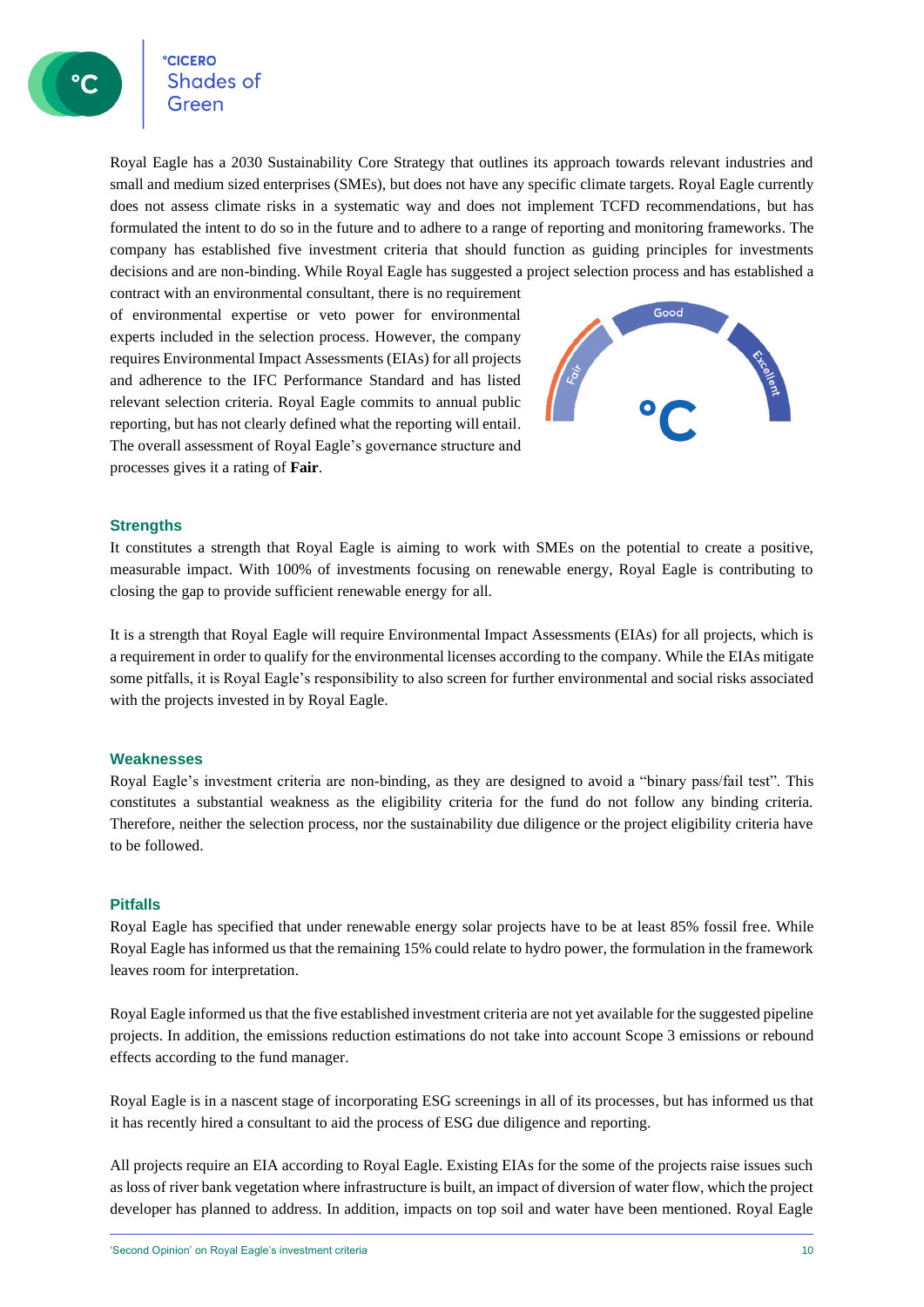### **CICERO Shades of**

should manage and minimize negative effects of construction and the supply chain as well as impacts on biodiversity, water and soil quality.

While renewable energy projects generally are considered to have positive climate mitigation impacts, there are nevertheless emissions associated with the supply chain (e.g., solar panels, cement etc.), the construction process and, e.g., with water reservoirs of hydropower plants. None of these emissions are currently monitored by Royal Eagle. However, according to the framework, life cycle assessment will be taken into account in the selection process. CICERO Green encourages Royal Eagle to conduct life cycle assessments of major projects and to be transparent about the results. Life cycle assessments will provide valuable information on the environmental and climate impacts of the projects and point to suppliers that can lead to a reduction in emissions.

Hydropower should also incorporate considerations of fish passes and turbines to prevent fish kill and reduce adverse impacts of eutrophication and not deteriorate the status of the relevant water body. In addition, projects could, e.g., trigger water scarcity in the respective regions. Projects could have further broader environmental impacts as areas are likely to be cleared which could harm local biodiversity. Royal Eagle informed us that no resettlement of local populations is required, but that roads may be constructed which could lead to an increase in traffic. It is Royal Eagle's responsibility to follow the highest standards possible to minimize negative impacts of its hydro projects.

Royal Eagle has not implemented TCFD-reporting and is lacking a more systematic approach to physical climate change risks. However, Royal Eagle has formulated the intent to evaluate and report on climate risks. Hydro power can be exposed to physical climate risks, e.g., due to changes in water levels. CICERO Green encourages the issuer to identify physical climate risks for their activities by performing a climate risk and vulnerability assessment, and by using climate scenarios.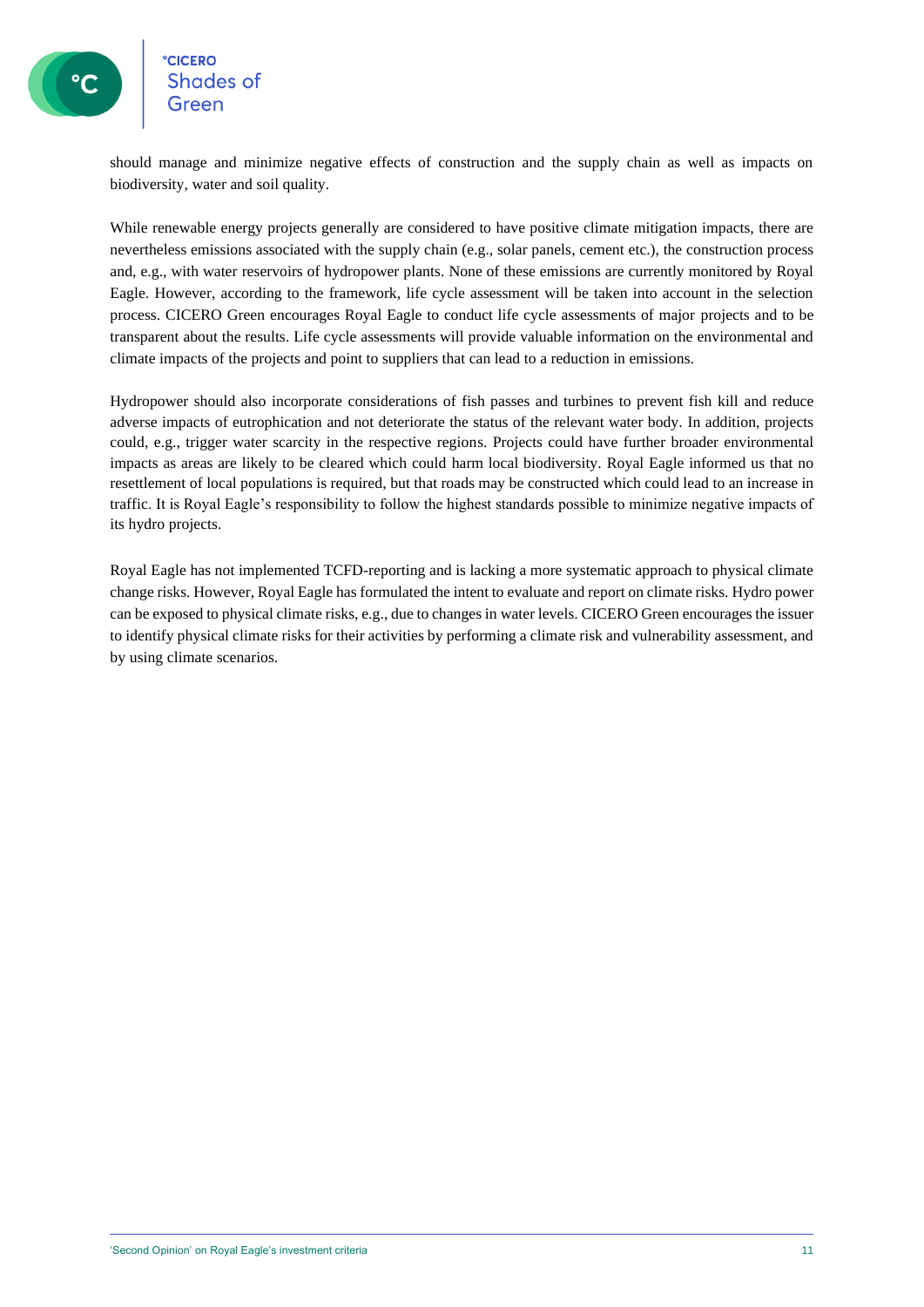

 $\circ$ 

# **Appendix 1:**  Referenced Documents List

| Number | Document Document Name                                                     | Description                    |
|--------|----------------------------------------------------------------------------|--------------------------------|
| 1      | <b>ROYAL EAGLE GREEN</b><br><b>BOND FRAMEWORK</b>                          |                                |
| 2      | US CAPITAL ROYAL EAGLE GREEN ENERGY<br><b>INCOME FUND LLC</b>              | Promissory Notes               |
| 3      | ROYAL EAGLE<br>2030 SUSTAINABILITY CORE STRATEGY, April 2020               | <b>Sustainability Strategy</b> |
| 4      | Renewable Energy Projects<br>PANAMA, Chiriqui                              | Presentation                   |
| 6      | Panama Project III: Hydro Green Bond Report                                | Project 1: Excel overview      |
| 7      | Panama Project IV - Hydro presentation                                     | Project 2: Overview            |
| 8      | Panama Project IV - Hydro, Estimate Pricing report                         | Project 2: Pricing Overview    |
| 9      | Panama Project IV - Hydro Green Bond Report                                | Project 2: Excel overview      |
| 10     | Panama Project V - Solar presentation                                      | Project 3: Overview            |
| 11     | Panama Project V - Solar Green Bond Report                                 | Project 3: Excel overview      |
| 12     | Project 4 Green Bond Report                                                | Project 4: Excel overview      |
| 13     | EIA - Panama Project I: Solar-Google translation to<br>English of Exec Sum |                                |
| 14     | Teaser Panama Project I: Solar Eng                                         |                                |
|        |                                                                            |                                |